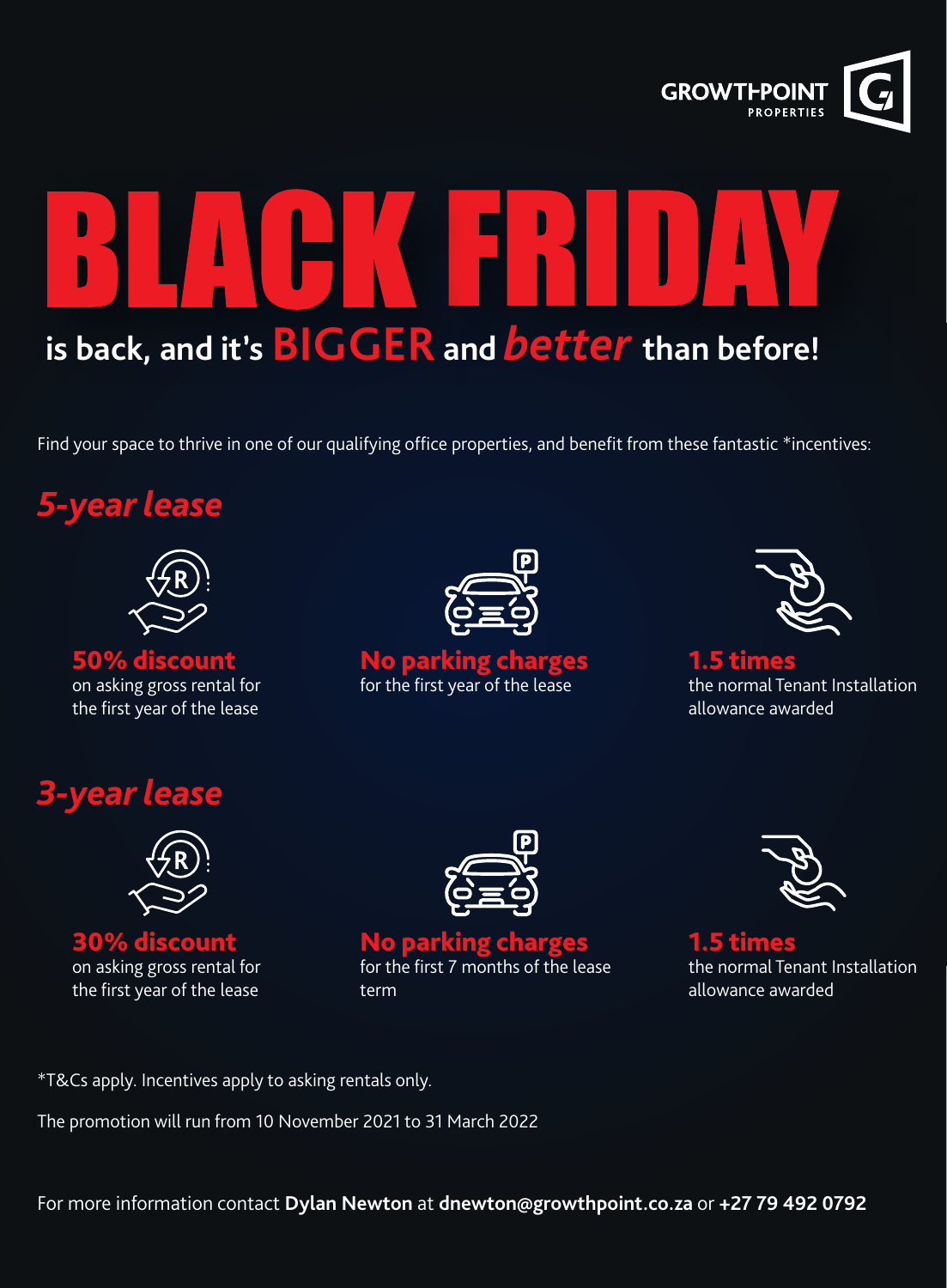#### **Qualifying buildings:**

#### **Johannesburg**